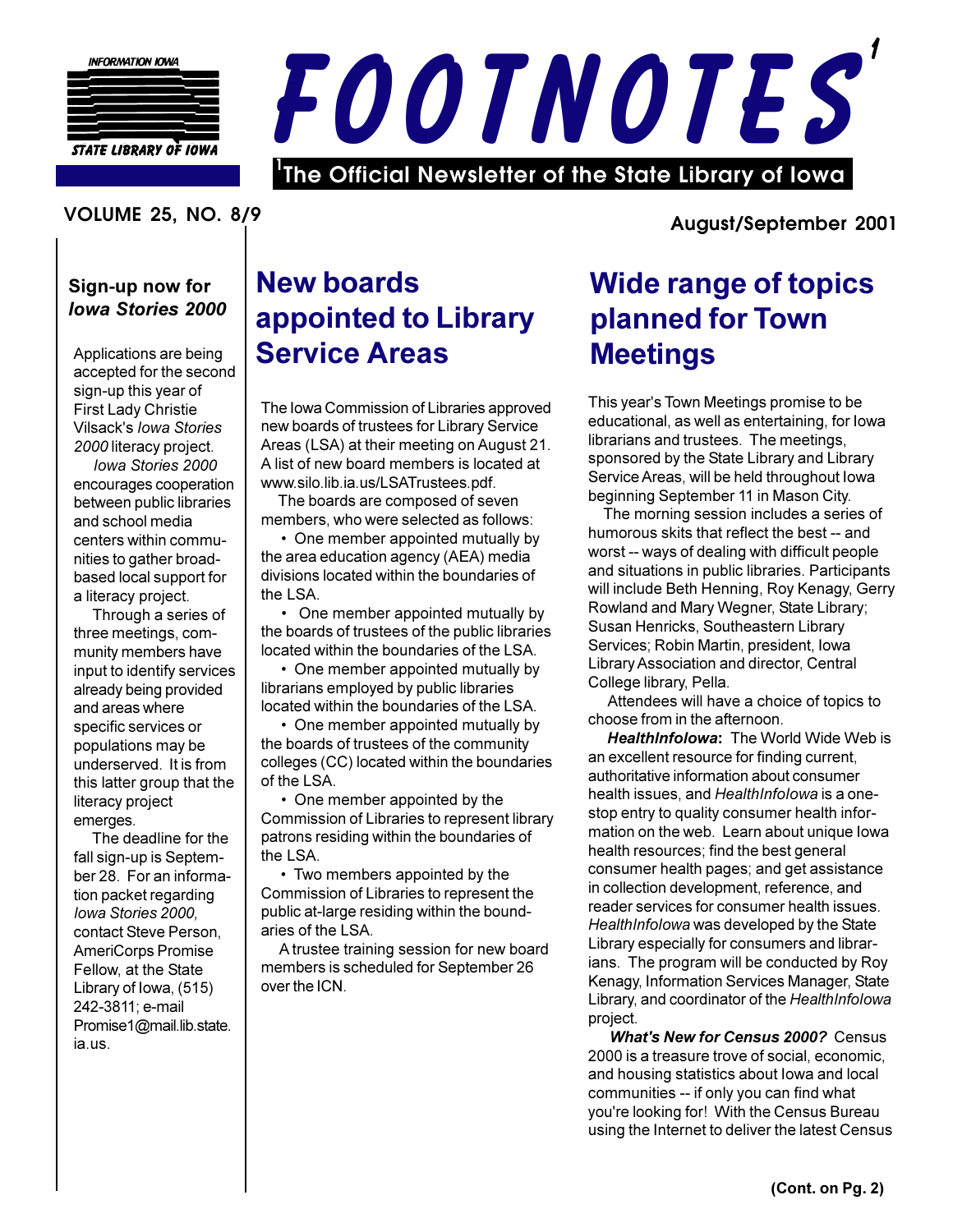# FOOTNOTES

#### 236 Iowa public libraries now accredited

Congratulations to the following lowa public libraries that recently met conditions for state accreditation for the first time:

Albert City, Aplington, Arnolds Park, Avoca, Bellevue, Belmond, Burt, Carter Lake, Cascade, Centerville, Cleghorn, Conrad, Decorah, Eldora, Elma, Exira, Fort Dodge, Garnavillo, Guthrie Center, Indianola, Iowa Falls, Joice, Lisbon, Lowden, Maquoketa, Mason City, Mechanicsville, Moulton, Odebolt, Paton, Planfield, Postville, Primghar, Rock Valley, Sully, Williams and Zearing. Libraries which recently

## **Town Meetings**

2000 reports, searching for census data (and for information about census data) is a challenge. Participants will meet the challenge head-on and learn to help answer the most common census requests. Find out about the two kinds of census 2000 data: the types of questions that can be answered by each kind of data; search strategies for answering census questions; what to include in a Census 2000 ready reference collection; and where to go for help. Census Data Coordinator, Beth Henning, will help banish that deer-in-the-headlights feeling may librarians have when customers ask census questions.

#### Marketing and PR @ your library™

Libraries are popular. Libraries are ubiquitous. Libraries are unique. Learn more about the American Library Association's "@ your library" campaign from Susan Henricks, Southrenewed accreditation for three years are include:

Boone, Calmar, Dewitt, Dike, Donnellson, Elgin, Galva, Ida Grove, Johnston, Keota, Lawler, Lemars, Mapleton, Marcus, Moravia, Mt. Pleasant, North Liberty, Readlyn, Sabula, Sac City, Sheffield, Shenandoah, Sutherland, Swea City, Wapello, West Des Moines, and Whiting.

Sixty-four libraries were accredited in 2001, bringing the total number of accredited libraries to 236.

#### (Cont. from Pg. 1)

eastern Library Services. Attendees will learn how to incorporate the program's marketing tools into the library, learn what other libraries are doing, and receive information on advertisements, art, program ideas, sample news releases and more.

Town Meetings run from 9:30 a.m. to 3 p.m. Register with the Library Service Area where you plan to attend. In addition to Mason City, sites include:

• Waterloo Recreation and Arts Center, September 12

• Coralridge Mall Community Conference Center, Coralville, September 13

• Greenfield Public Library, September 18

• Buena Vista University, Storm Lake, September 19

• Urbandale Public Library, September 20.

For more information, call Sandy Dixon or Fran Fessler, State Library, 1-800-248-4483; (515) 281-4105.

### **More information** on HF637

Along with changes to the selection and make up of Library Service Areas (LSAs) and their boards, House File 637, passed earlier this year in the Iowa General Assembly, contains other changes to the lowa library system.

For instance, HF637 requires joint planning on the part of the lowa Commission of Libraries, Library Service Areas and for the first time, Area Education Association (AEA) media centers. The bill also requires AEA media center advisory committees to include a LSA board member or staff member.

HF637 makes it possible to establish library systems composed of one or more counties, one or more cities, or any combination of cities and counties. The bill also recommends that a study be initiated to determine whether cities and counties are in compliance with current Iowa Code 256.69 (requirements for support of public libraries.)

To read the entire bill on the state's web page, go to http://www.legis. state.ia.us/GA/79GA/Legislation/HF/ 00600/HF00637/Current.html.

#### **Quotable Quotes America's Libraries** ALA @ your library™

Libraries store the energy that fuels the imagination. They open up windows to the world and inspire us to explore and achieve, and contribute to improving our quality of life. Libraries change lives for the better.

**Sidney Sheldon**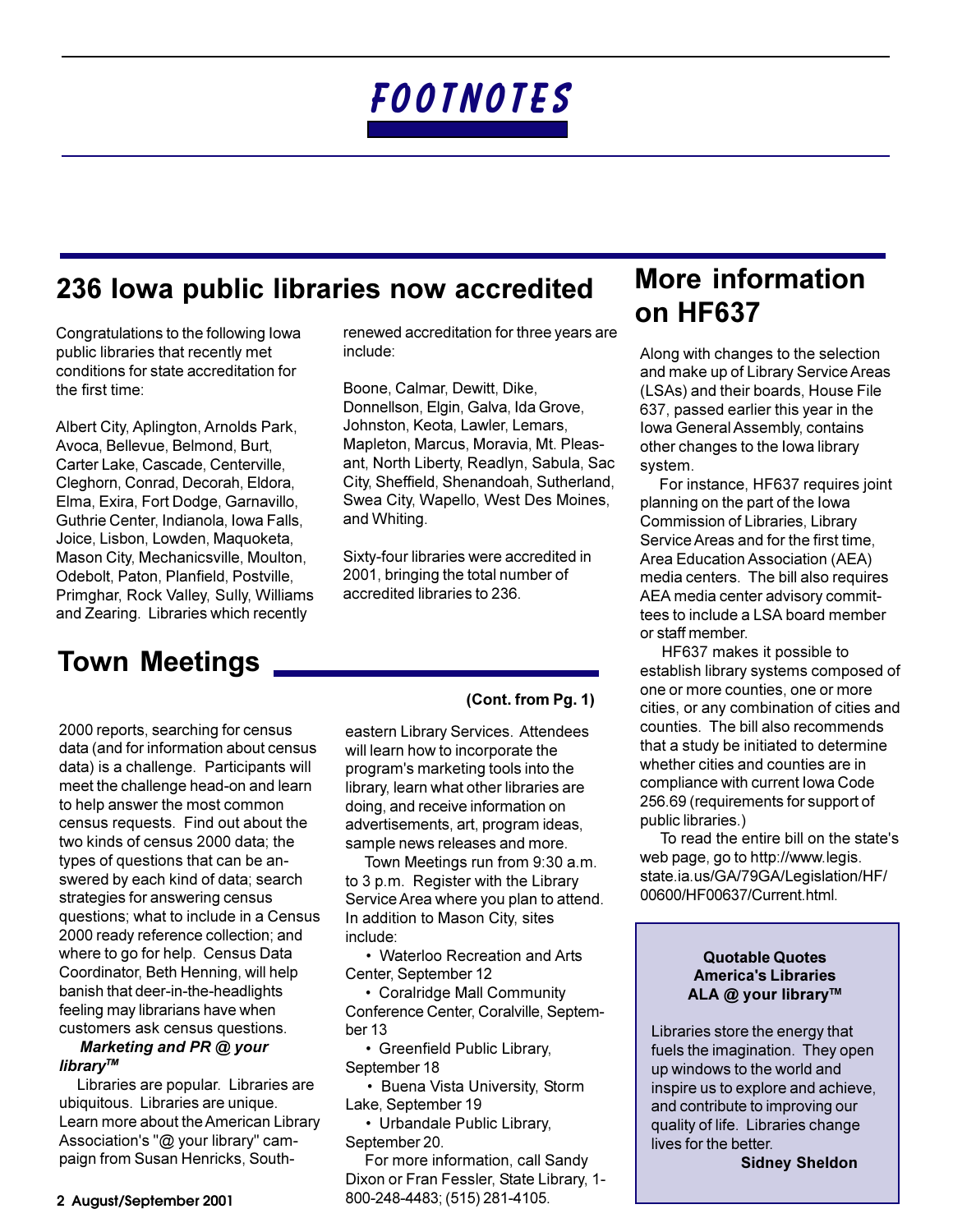# FOOTNOTES

#### **Dates to Remember**

August 31 - Enrich Iowa Letter of Agreement due. August 31 - Library Infrastructure Letter of Agreement due. August 31 - Year 1 2000 LSTA Partnership Grant Final Report due. August 31 - Year 1 2000 LSTA Partnership Grant claims due. September 30 - Year 2 2001 LSTA Partnership Grant Interim Reports due.

## **September is Library Card Sign-up Month**

September is Library Card Sign-Up Month  $@$  your library.<sup>TM</sup>

This is the time when the American Library Association (ALA) and libraries across the country remind parents that a library card is the most important school supply of all.

For more information and tools to help communicate the important role of libraries in the education and development of children, see www.ala.org/pio/librarycard.

### **ICN session on** state funding videotaped

The State Library's August 6 ICN session on the Enrich Iowa program, along with reporting and payment schedules and a discussion of the Library Infrastructure fund, is available for check out from the State Library. Call 1-800-248-4462 to reserve a copy. Ask for VH11186.

## **Certification Update**

Congratulations to the following public library staff certified for the first time through the State Library's Iowa Certification Program for Public Librarians.

Linda Brown, Webster City Pam Butler, Morning Sun **Judy Chesley, Woodbury County** Virginia Erlandson, Onawa Kathy Fisher, Keosauqua **Judy Follmer, Fort Madison** Elizabeth Gregerson, Glidden John Havwood, Nevada Deanna Hendren, Humboldt Rose Reynolds, Fort Madison

#### Library program evaluations due

lowa public libraries that sponsored a Summer Library Program for children and young adults this year are encouraged to submit an evaluation of their programs and anecdotal stories.

Libraries that used themes other than "Reading Road Trip, USA" are also requested to send in information on their programs and the number of children who participated.

The evaluation form is located in the front of the Reading Road Trip manual or on the web at www.silo.lib. ia.us/youthserv/evaluation form.htm.

The State Library uses the evaluations to provide anecdotal stories on the impact of Library Services and Technology Act (LSTA)-funded projects. Comments by children and their parents about the value of the program are especially helpful.

Evaluation forms should be sent to the North Central Regional Library, 22 N. Georgia, Suite 208, Mason City, IA 50401-3435; or faxed to (515) 423-6261.

Jana Smith, Conrad Anne Johnson, Evansdale Maria Levetzow, Bettendorf Colleen Miller, Maguoketa Renee Pfannkuch, Manning Nancy Pickering, Van Horne **Mabel Stahl, Lansing** Susan Stone, Storm Lake **Judy Stribe, Manning** Ruby Wych, Washta Eleanor Yoder, Grundy Center

## **2002 Summer Library Program:** "Join the Winner's Circle: Read!"

The theme for the 2002 Summer Library Program will be "Join the Winner's Circle: Read!" The manual is part of the 12-state collaborative effort of the Cooperative Summer Library Program.

Chapters included in next year's manual are:

- · Sports: Winners Play the Game
- · Self-Esteem: You are a Winner

• Multiculturalism: We are all Winners

· Imagination: Imagine Yourself a Winner

• Friendship: Together We Can Win

• Young Adult Chapter More information about the program will be available in the exhibit area at the Iowa Library Association's fall conference in Davenport.